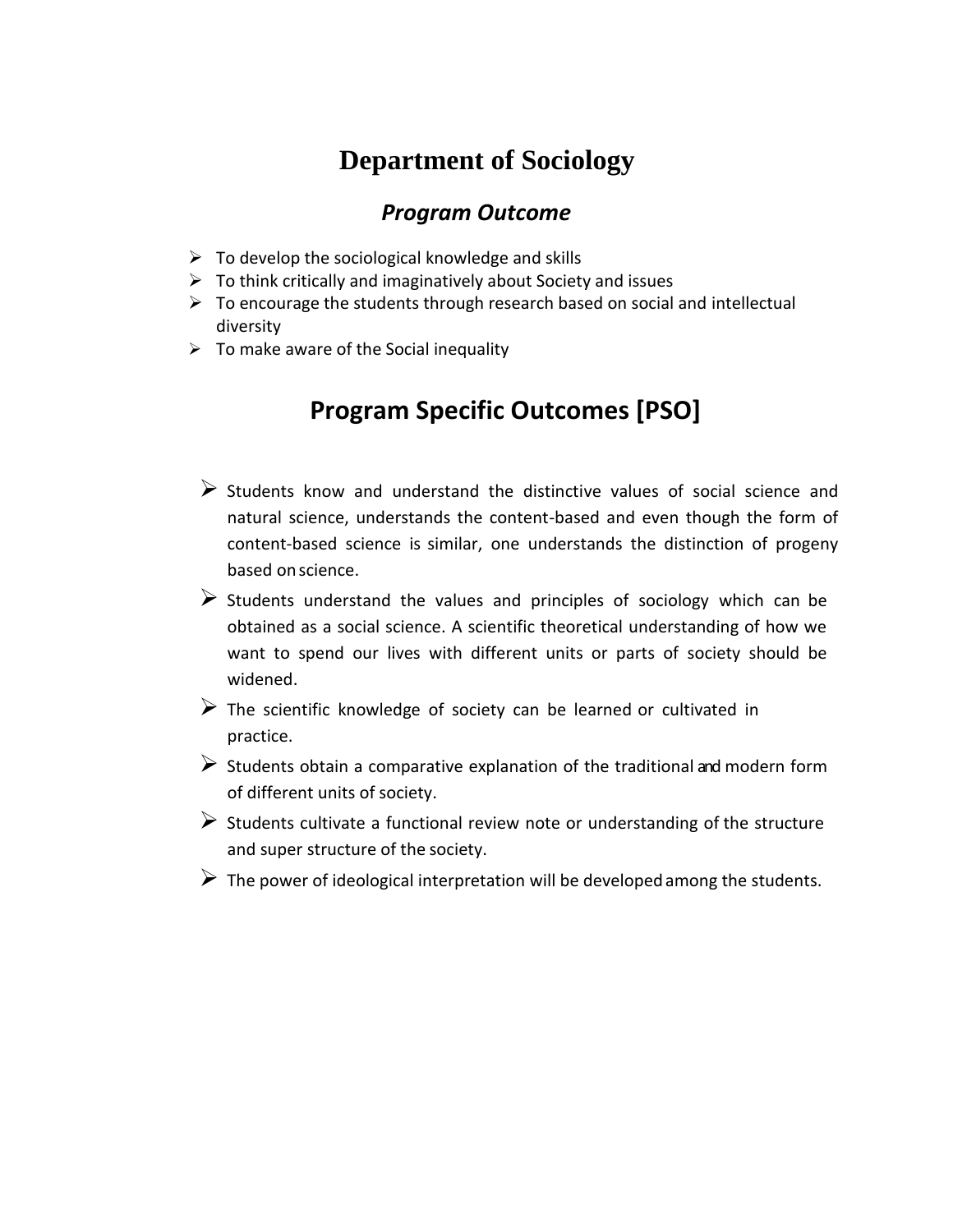## *Program Outcome*

| <b>Course Name</b>           | <b>Outcome</b>                                                                                                                                                                                                                                                                                                                              |
|------------------------------|---------------------------------------------------------------------------------------------------------------------------------------------------------------------------------------------------------------------------------------------------------------------------------------------------------------------------------------------|
| Introduction to<br>Sociology | $\triangleright$ Introduction to Sociology as a social science.<br>$\triangleright$ Introduce them the basic principles, and<br>definitions, concepts of sociology<br>> Students learn Concepts, forms and field<br>of sociology as a social science.                                                                                       |
| Indian Social Structure      | $\triangleright$ The Students get the understanding regarding<br>Indian society where in they also will be able<br>to understand the Indian Social System and<br>its formation.<br>$\triangleright$ The students at the same time develop the<br>deep understanding about the ancient<br>period, middle period and mode period of<br>India. |
| <b>General Sociology</b>     | $\triangleright$ Introduction to Sociology as a social<br>science.<br>$\triangleright$ Insight into misleading concepts<br>of sociology.                                                                                                                                                                                                    |
| Family in Indian<br>society  | ➤<br>Students Acquaint with Indian family system<br>Its formation                                                                                                                                                                                                                                                                           |
|                              | Its problems                                                                                                                                                                                                                                                                                                                                |
|                              | Constitution of family and changes<br>over time.                                                                                                                                                                                                                                                                                            |
|                              | $\triangleright$ Students learn about Organization and<br>formation of the family.                                                                                                                                                                                                                                                          |
|                              | $\triangleright$ Information about Property rights in family.                                                                                                                                                                                                                                                                               |
|                              | $\triangleright$ Guidance to form one's family                                                                                                                                                                                                                                                                                              |
|                              | $\triangleright$ Family issues and its solution                                                                                                                                                                                                                                                                                             |
|                              | $\triangleright$ Social adaptability of children<br>Positioning women and their status in family                                                                                                                                                                                                                                            |
|                              |                                                                                                                                                                                                                                                                                                                                             |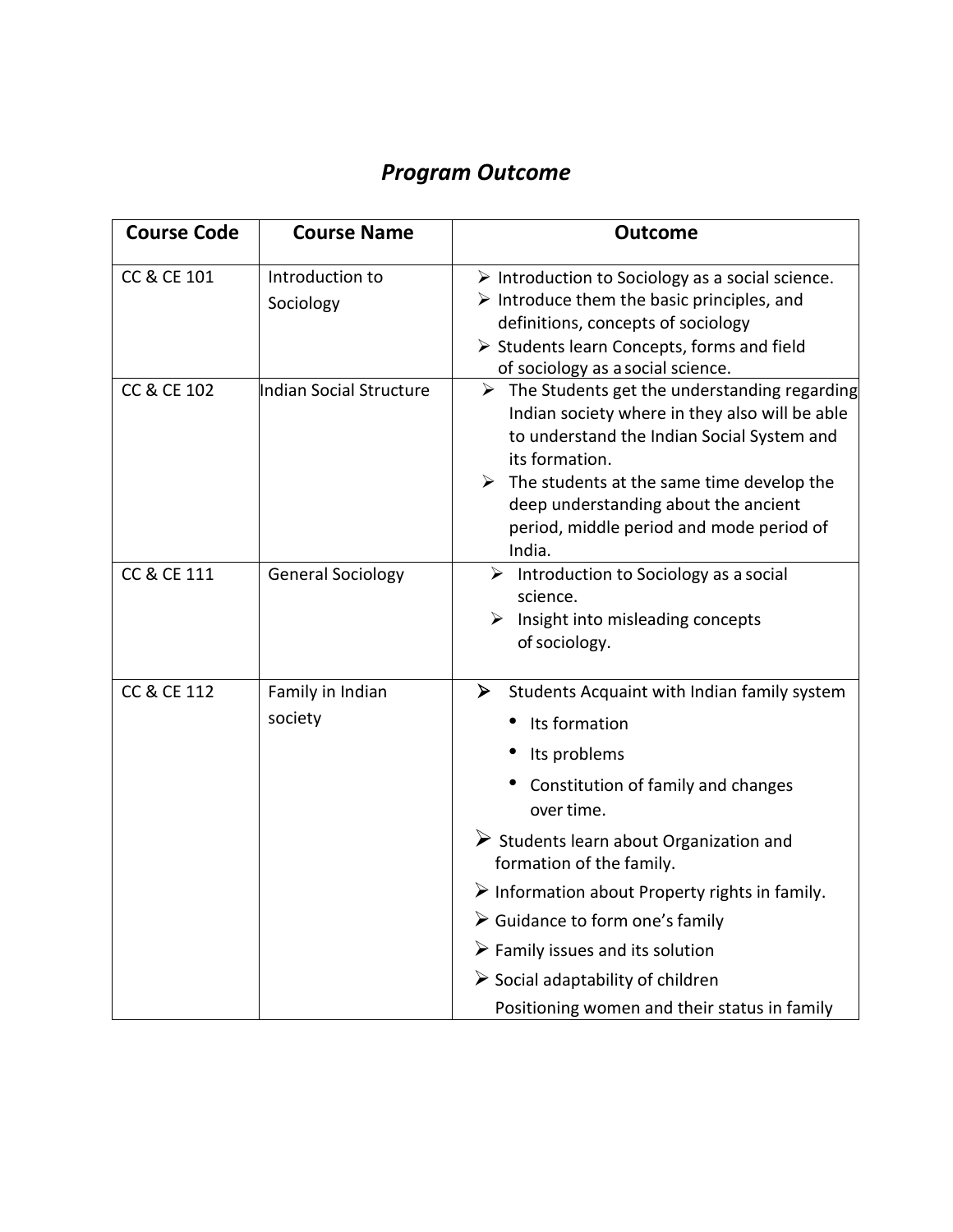| <b>CC &amp; CE 113</b> | <b>Population and Society</b> | $\triangleright$ Learn about relationship between<br>human population and society. |
|------------------------|-------------------------------|------------------------------------------------------------------------------------|
|                        |                               | $\triangleright$ Collect Data and information about:                               |
|                        |                               | • Birth rate                                                                       |
|                        |                               | Mortality<br>$\bullet$                                                             |
|                        |                               | Infant mortality<br>$\bullet$                                                      |
|                        |                               | • Control population                                                               |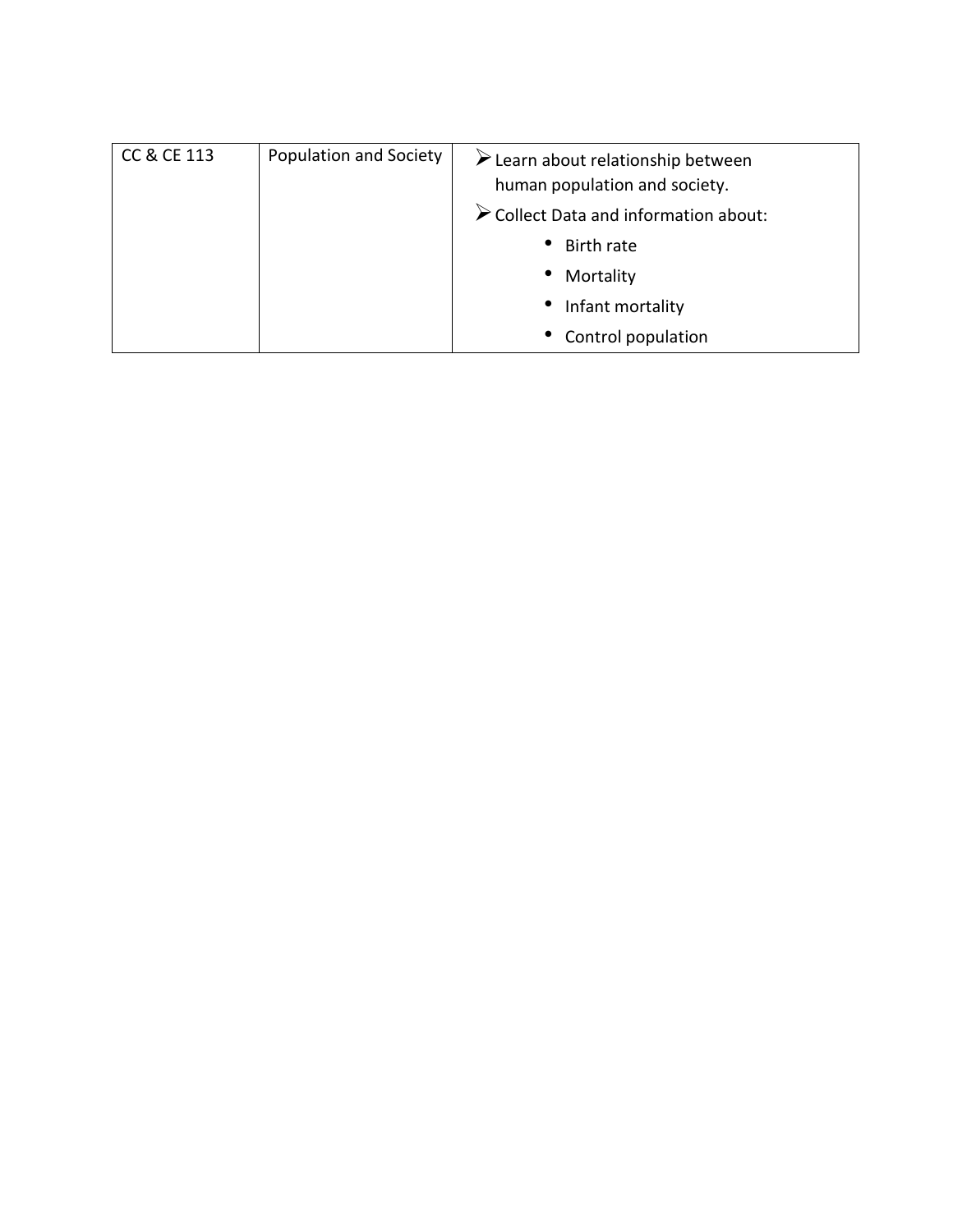|                        |                                            | Scrowth of Population to minimize<br>control population<br>Detention objectives<br>$\triangleright$ Future trends in population growth<br>related to the society.                                                                                                                                                                                                                                            |
|------------------------|--------------------------------------------|--------------------------------------------------------------------------------------------------------------------------------------------------------------------------------------------------------------------------------------------------------------------------------------------------------------------------------------------------------------------------------------------------------------|
| <b>CC &amp; CE 201</b> | <b>Current Social</b><br>Problems of India | $\triangleright$ Fact research based on current<br>social problems.<br>Current social problems about :<br>➤<br>Roots<br>Causes<br>Reasons<br>Role of students and teachers in<br>➤<br>problem solving of Current Social<br>Problems.                                                                                                                                                                         |
| <b>CC &amp; CE 202</b> | Indian Tribal Community                    | India is a country where unity in diverse is<br>➤<br>enjoyed.<br>The entire India is basically classified into<br>Three segments; Rural people, Urban people<br>and Tribal people respectively. All these<br>people differ from each other because of<br>their peculiar characteristics. The students<br>can develop the understanding regarding<br>these people in detail especially, the tribal<br>people. |
| <b>CC 203</b>          | Introduction to Social<br>Research         | $\triangleright$ Research among students' plants<br>a seed/aspiration for new ideas.<br>They learn: Research methods<br><b>Research activities</b><br>Research steps<br>$\triangleright$ Build capacity to become good<br>research scholar.<br>$\triangleright$ It aims to lead them to the ever changing<br>and ever developing area of research.                                                           |
| CC & CE 211            | Sociology of Family                        | $\triangleright$ Basic idea of family:<br>Concept definition<br>As a foundation<br>As a Social Unit<br>$\triangleright$ Concepts of family as a unit of social science.                                                                                                                                                                                                                                      |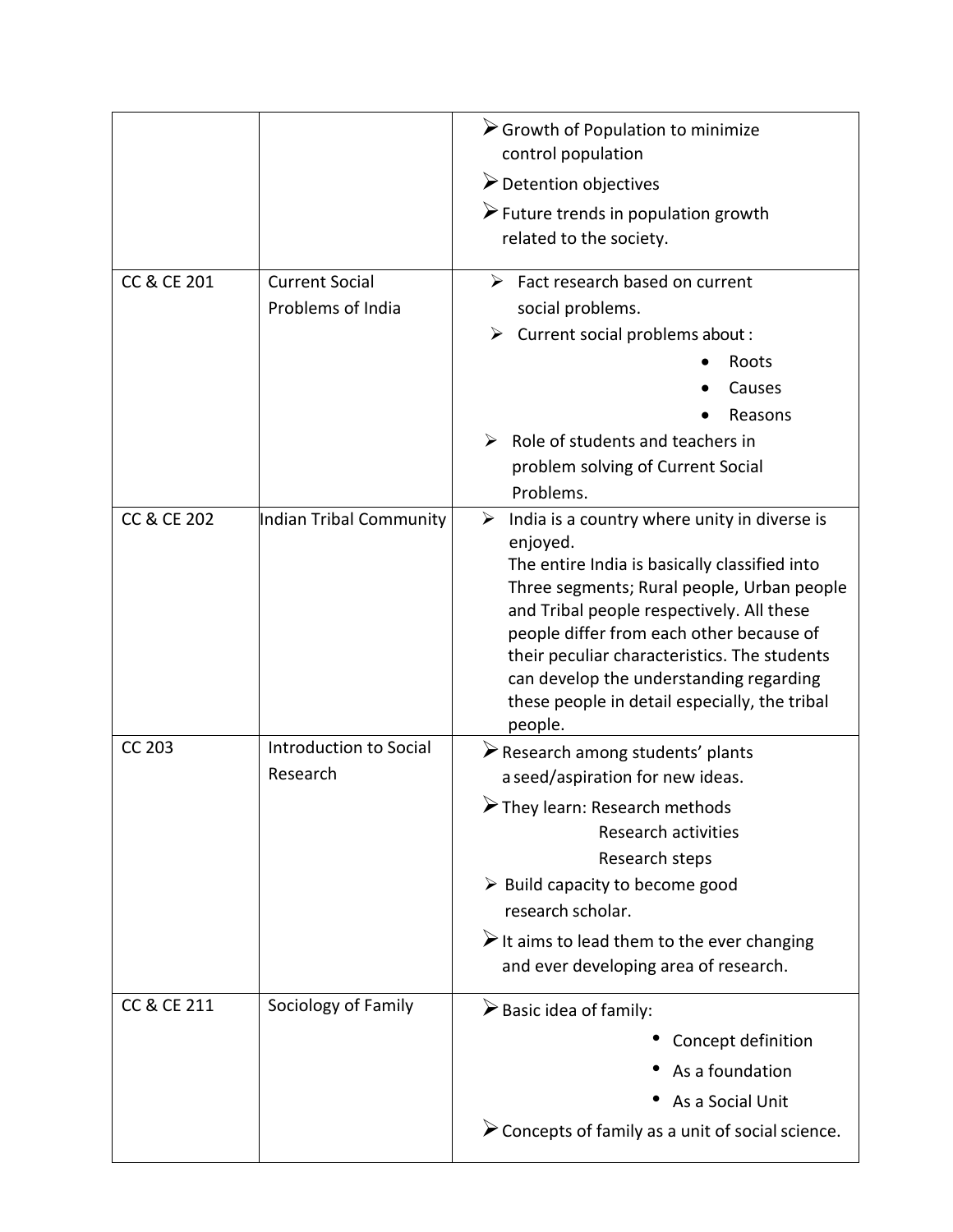| <b>CC &amp; CE 212</b> | Mahatma Gandhi's<br>vision on Society                                                 | $\triangleright$ Introduction of Gandhiji's Life to today's<br>youth                                   |
|------------------------|---------------------------------------------------------------------------------------|--------------------------------------------------------------------------------------------------------|
|                        |                                                                                       | $\triangleright$ Gandhiji's vision for women and their social<br>status and on social issues like:     |
|                        |                                                                                       | • Child marriage                                                                                       |
|                        |                                                                                       | • Widowhood                                                                                            |
|                        |                                                                                       | • Evil Customs of Society.                                                                             |
|                        | $\triangleright$ Issue of Untouchability, constructive<br>programmes to eradicate it. |                                                                                                        |
|                        |                                                                                       | • Idea and consciousness regarding<br>sanitation in their homes,<br>neighborhood as well as town/city. |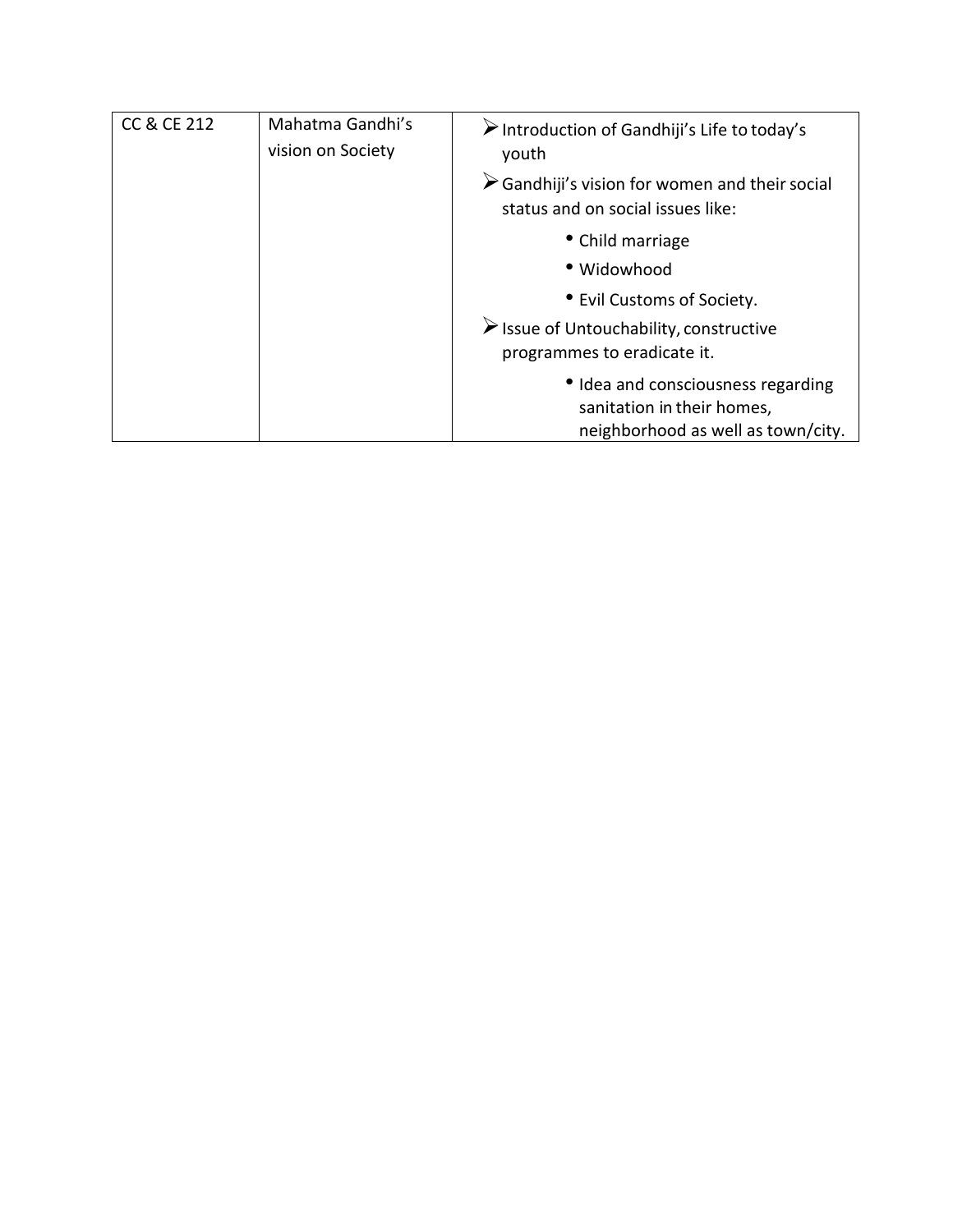| <b>CC 213</b> | <b>Social Thinkers</b>         | $\triangleright$ Sociology is a science of society and for<br>society.<br>Familiar with Background and introduction<br>to society<br>$\triangleright$ Reasons for studies of sociology<br>$\triangleright$ Foundation studies of Sociology<br>Introduce various founders, exponents<br>and leaders of sociology.                                                                                                                                                                                                                                         |
|---------------|--------------------------------|----------------------------------------------------------------------------------------------------------------------------------------------------------------------------------------------------------------------------------------------------------------------------------------------------------------------------------------------------------------------------------------------------------------------------------------------------------------------------------------------------------------------------------------------------------|
| <b>CE 214</b> | Social Geography of<br>Gujarat | $\triangleright$ Social diversity and habitat as<br>per geographical map of Gujarat.<br>$\triangleright$ To familiarize about :<br>• Literacy rate<br>• Female -Male ratio<br>• Statistics of different districts.<br>• Further Research Areas<br>> Various Religious following in Gujarat.<br><b>Rituals and practices</b><br>• Tolerance of people<br>$\triangleright$ Role of Caste in social geography<br>$\triangleright$ Introducing various Tribes of Gujarat :<br>• Geography of Tribal areas<br>• Inter tribe and Inter<br>caste relationships. |
| CC 301        | <b>Indian Sociologists</b>     | $\triangleright$ Students<br>get<br>knowledge<br>about<br>the<br>foundation of sociology and Development of<br>Sociology as a subject                                                                                                                                                                                                                                                                                                                                                                                                                    |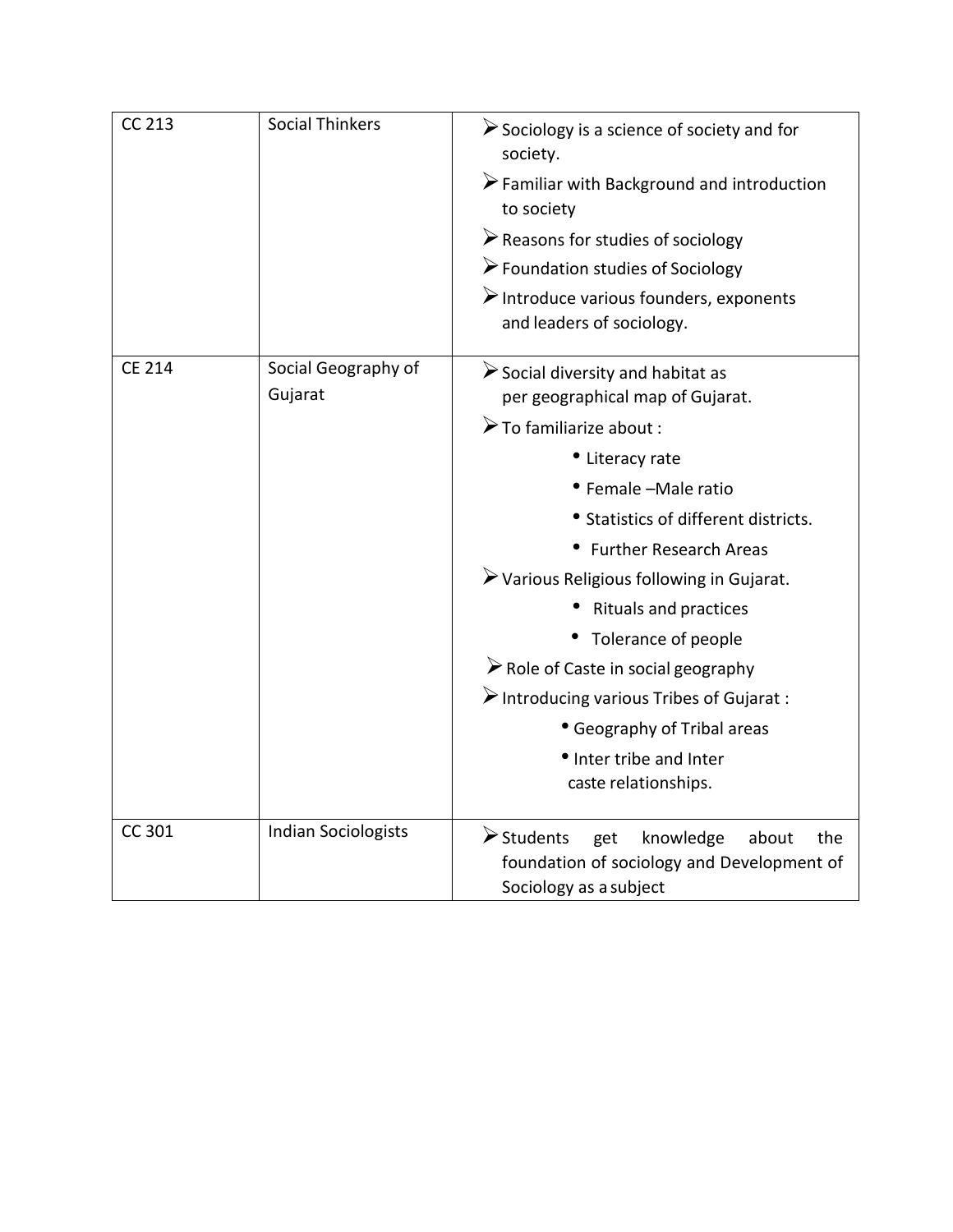|                        |                             | $\triangleright$ It also introduces students regarding<br>India's contribution in the field of<br>sociology<br>$\triangleright$ It also reflects the future of Sociology in<br>India as well as the world.                                                                                                                                                                                                                                                                     |
|------------------------|-----------------------------|--------------------------------------------------------------------------------------------------------------------------------------------------------------------------------------------------------------------------------------------------------------------------------------------------------------------------------------------------------------------------------------------------------------------------------------------------------------------------------|
| CC 302                 | <b>Research Methodology</b> | $\triangleright$ The students can get the basic knowledge of<br>the Research Methodology which helps them<br>to make their concrete concept regarding the<br>research at under graduate level.<br>$\triangleright$ The students get the primary knowledge<br>about how to collect the data? and which<br>type of method should be employed to<br>collect the data? etc.<br>$\triangleright$ At the same time, the students learn how to                                        |
|                        |                             | analyze the collected data, how to make a<br>report on analyses data etc.                                                                                                                                                                                                                                                                                                                                                                                                      |
| <b>CC 303</b>          | Women & Society             | $\triangleright$ The entire world including India is based on<br>gender [Male & Female]. Since Vedic Period<br>to the present age, the status of women has<br>been the matter of discussion in detail. The<br>students get the comprehensive knowledge<br>regarding the status of women in the every<br>age of the Indian society.<br>$\triangleright$ Women empowerment, gender equality and<br>governments' efforts to enhance the status of<br>women in the Indian Society. |
| <b>CC &amp; CE 304</b> | Urban Sociology             | $\triangleright$ Students gain knowledge of the community<br>based on the distinction between the rural<br>and the town.                                                                                                                                                                                                                                                                                                                                                       |
|                        |                             | Students gain a comparative understanding<br>lifestyle with<br>education<br>the<br>οf<br>and<br>entertainment<br>- apply and practice.                                                                                                                                                                                                                                                                                                                                         |
| CC & CE 305            | <b>Religion Sociology</b>   | > Various religious aspects related to social<br>life, which as a branch or section of sociology<br>is discussed.                                                                                                                                                                                                                                                                                                                                                              |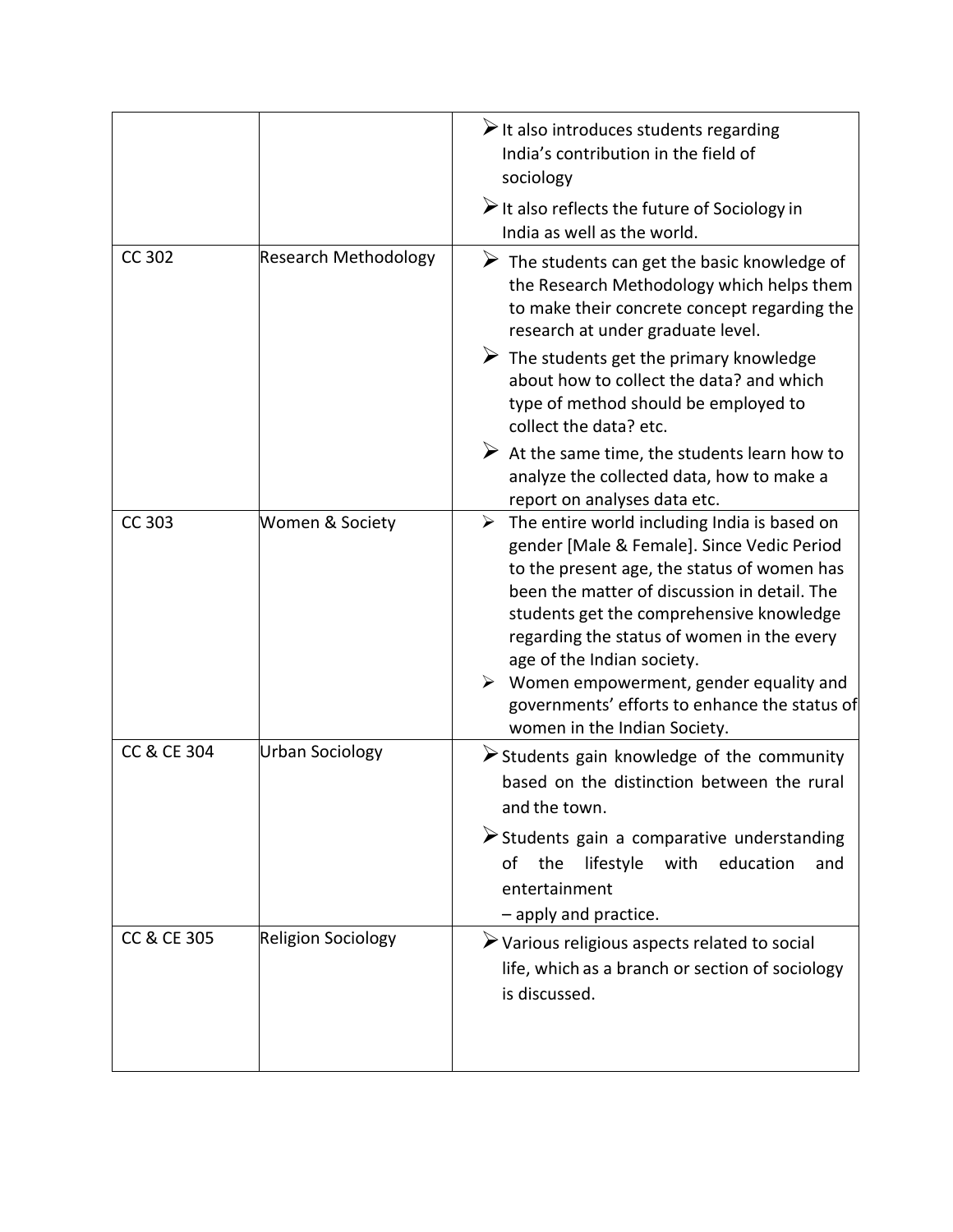| <b>CC &amp; CE 306</b><br>& 316 | Sociology Essay         | $\triangleright$ The students develops conceptual power<br>and gain insight and understanding of the<br>essay form by writing descriptive notes and<br>comprehending the answers to the words in<br>competitive exams.<br>Students gains useful knowledge for exams |
|---------------------------------|-------------------------|---------------------------------------------------------------------------------------------------------------------------------------------------------------------------------------------------------------------------------------------------------------------|
|                                 |                         | like NET, SET or GSET.                                                                                                                                                                                                                                              |
| CC 311                          | Social History of India | $\triangleright$ Study magnificent history of India and<br>about its social glorious past.                                                                                                                                                                          |
|                                 |                         | $\triangleright$ Family arise with 8 <sup>th</sup> to 10 <sup>th</sup> century Indian<br>social structure.                                                                                                                                                          |
|                                 |                         | $\triangleright$ Get to acquaint them with Indian Social<br>Reform - its beginning and impact on Indian<br>society.                                                                                                                                                 |
|                                 |                         | $\triangleright$ Gandhiji and Ambedkar, two big social<br>reformers are introduced and their efforts<br>in social reforms are described with<br>examples.                                                                                                           |